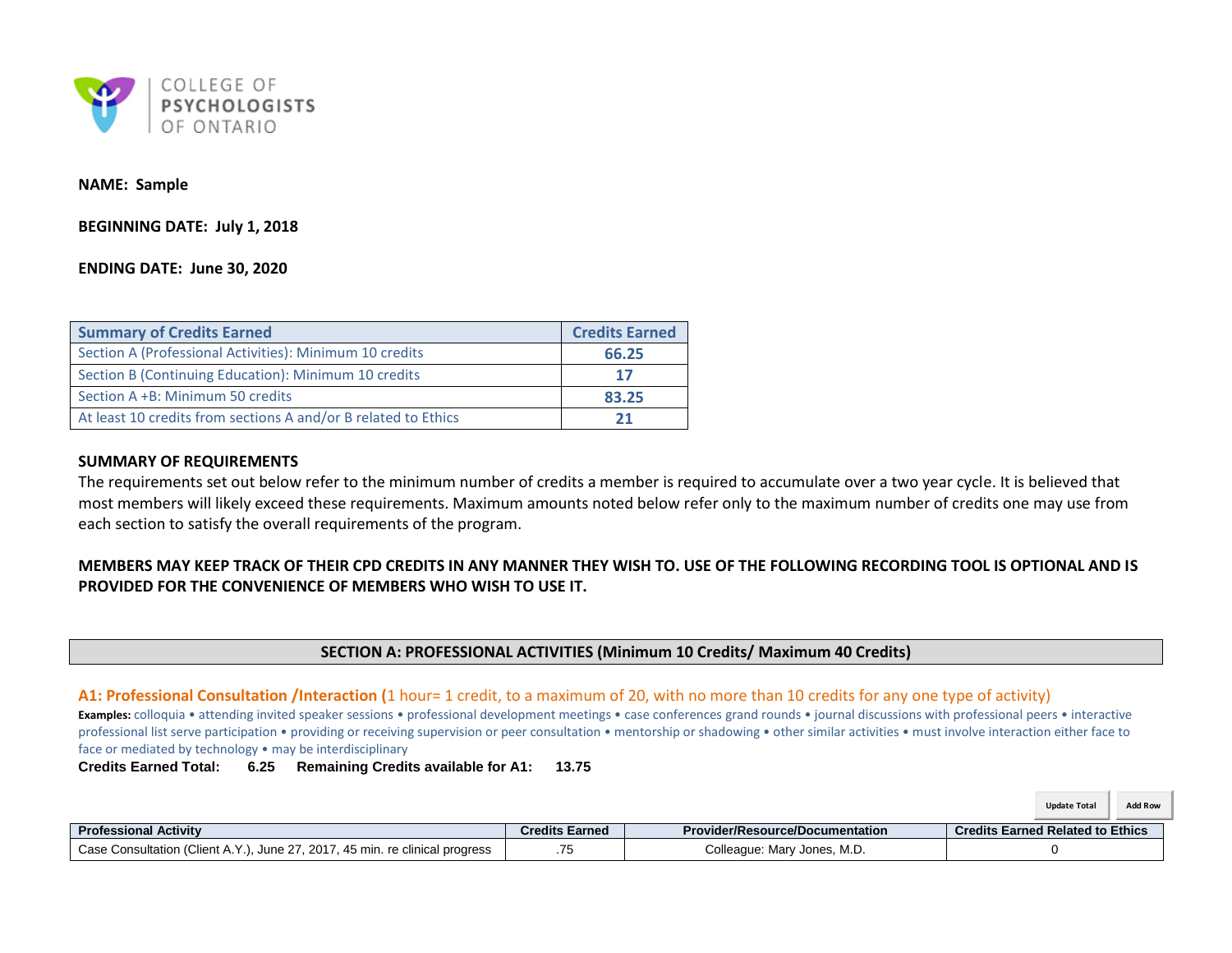| Grand Rounds, August 14, 2017, 1.5 hours                                                            | 1.5 | Summit Region Mental Health Centre              |  |
|-----------------------------------------------------------------------------------------------------|-----|-------------------------------------------------|--|
| Team Meeting to discuss implications of amendments to RHPA, September<br>9, 2017                    |     | Summit Region Mental Health Centre              |  |
| Case Consultation (Client M.E.) October 29, 2016, 1 hour re: complex<br>consent to disclose records |     | Ed Richards, Office of the Privacy Commissioner |  |
| Participation on list serve regarding scoring of items on MIND test, April 2 &<br>3, 2018           |     | Region 12 Psychology Practitioners List Serve   |  |

## **A2: Teaching (**10 credits per semester course, to a maximum of 20)

**Examples:** teaching a university or community college course • may include teaching a practicum course or supervising student research

## **Credits Earned Total: 10 Remaining Credits available for A2: 10**

|                                                                                                          |                       |                                        | <b>Add Row</b><br><b>Update Total</b>   |
|----------------------------------------------------------------------------------------------------------|-----------------------|----------------------------------------|-----------------------------------------|
| <b>Professional Activity</b>                                                                             | <b>Credits Earned</b> | <b>Provider/Resource/Documentation</b> | <b>Credits Earned Related to Ethics</b> |
| Sessional Lecturer- Cognitive Assessment 201, University of Central<br>Ontario, January 2018- April 2018 | 10                    | See Course Calendar                    |                                         |

# **A3: Delivering Workshops, Conferences and Presentations (**1 hour=1 credit, to a maximum of 10)

**Examples:** developing, teaching and/or presenting workshops, seminars or other courses • other similar activities

## **Credits Earned Total: 7 Remaining Credits available for A3: 3**

|                                                                                                   |                       |                                        | <b>Add Row</b><br><b>Update Total</b>   |
|---------------------------------------------------------------------------------------------------|-----------------------|----------------------------------------|-----------------------------------------|
| <b>Professional Activity</b>                                                                      | <b>Credits Earned</b> | <b>Provider/Resource/Documentation</b> | <b>Credits Earned Related to Ethics</b> |
| Poster Presentation at International Conference of Assessment<br>Professionals, Texas, March 2018 |                       | See Brochure                           |                                         |

**A4: Writing, Reviewing, Editing** (maximum of 20 credits)

## **A4a: Professional Scientific Paper (**1 publication=10 credits, to a maximum of 20)

**Examples:** professional or scientific paper • book, chapter, journal, relevant to psychology • other similar activities

**Credits Earned Total: 10 Remaining Credits available for A4a: 10**

|                                                                                                               |                       |                                        | <b>Add Row</b><br><b>Update Total</b>   |
|---------------------------------------------------------------------------------------------------------------|-----------------------|----------------------------------------|-----------------------------------------|
| <b>Professional Activity</b>                                                                                  | <b>Credits Earned</b> | <b>Provider/Resource/Documentation</b> | <b>Credits Earned Related to Ethics</b> |
| Published: Evidence for Modification of Standard Assessment Tools.<br>Journal of Assessment, 2018, Issue 5(2) | 10                    | See Journal                            |                                         |

## **A4b: Other Writing, Including Writing for and Consulting with Media, Editing and Reviewing (**1 hour=1 credit, to a maximum of 10)

Examples: professional e- writing, (blogs, website posts) • popular media • other similar activities, excluding reports and documentation prepared in the course of providing care to clients

**Credits Earned Total: 5 Remaining Credits available for A4b: 5**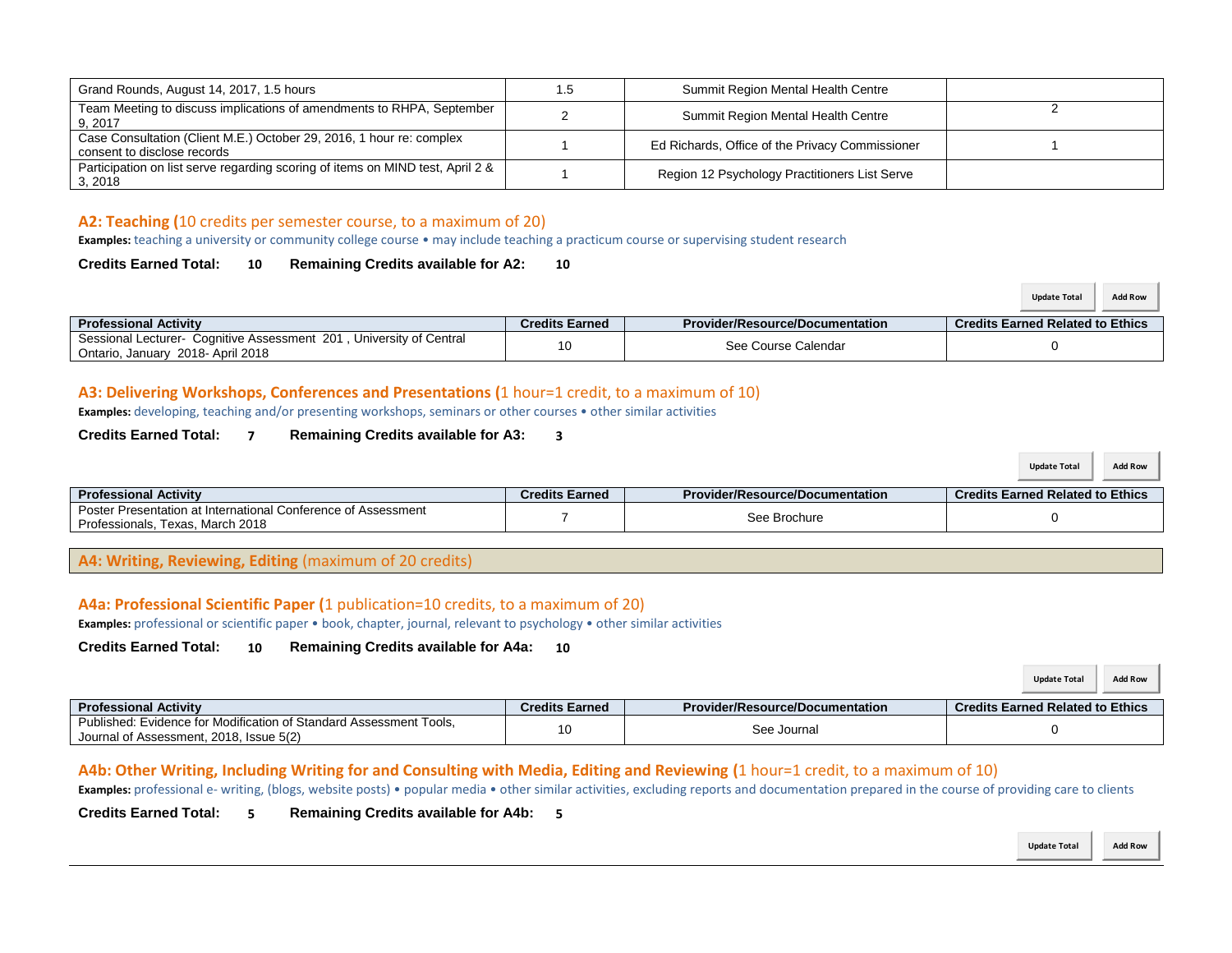| <b>Professional Activity</b>                                                               | <b>Credits Earned</b> | <b>Provider/Resource/Documentation</b>                   | <b>Credits Earned Related to Ethics</b> |
|--------------------------------------------------------------------------------------------|-----------------------|----------------------------------------------------------|-----------------------------------------|
| ) informed consent with Cognitively Impaired individuals .<br>Article<br>Canadian<br>le on |                       | . 2018 Newsletter of<br>April<br>Canadian Association of |                                         |
| Association of Mental Health Professionals newsletter                                      |                       | Mental<br>Health Professionals newsletter                |                                         |

### **A5: Formal Research (**1 hour=1 credit, to a maximum of 10)

**Examples:** designing, implementing, collecting and analyzing research data

## **Credits Earned Total: 9 Remaining Credits available for A5: 1**

|                                                     |                |                                                | <b>Add Row</b><br><b>Update Total</b>   |
|-----------------------------------------------------|----------------|------------------------------------------------|-----------------------------------------|
| <b>Professional Activity</b>                        | Credits Earned | <b>Provider/Resource/Documentation</b>         | <b>Credits Earned Related to Ethics</b> |
| Prepared Research Proposal on Rater Bias in Testing |                | Proposal and Cover letter available for review |                                         |

## **A6: College/Association Involvement** (maximum of 15 credits)

**Credits Earned Total: 6 Remaining Credits available for A6: 9**

# **A6a: Serving on College Council or Committee or Psychological Association Board or Committee (**5 credits per Council, Board or Committee, to a maximum of 15)

**Credits Earned Total: 5 Remaining Credits available for A6a: 10**

|                                                                      |                       |                                        | <b>Add Row</b><br><b>Update Total</b>   |
|----------------------------------------------------------------------|-----------------------|----------------------------------------|-----------------------------------------|
| <b>Professional Activity</b>                                         | <b>Credits Earned</b> | <b>Provider/Resource/Documentation</b> | <b>Credits Earned Related to Ethics</b> |
| Ethics Committee of North American Psychological Association 2017/18 |                       | Letter of Engagement                   |                                         |

# **A6b: Serving as oral examiner or Quality Assurance Committee Peer Reviewer (**1 hour=1 credit, to a maximum of 10)

# **Credits Earned Total: 0 Remaining Credits available for A6b: 10**

|                              |                       |                                        | <b>Add Row</b><br><b>Update Total</b>   |
|------------------------------|-----------------------|----------------------------------------|-----------------------------------------|
| <b>Professional Activity</b> | <b>Credits Earned</b> | <b>Provider/Resource/Documentation</b> | <b>Credits Earned Related to Ethics</b> |
|                              |                       |                                        |                                         |

## **A6c: Participation in College Consultations (**1 credit per consultation, to a maximum of 5)

**Credits Earned Total: 1 Remaining Credits available for A6c: 4**

|                                                                         |                       |                                        | <b>Add Row</b><br><b>Update Total</b>   |
|-------------------------------------------------------------------------|-----------------------|----------------------------------------|-----------------------------------------|
| <b>Professional Activity</b>                                            | <b>Credits Earned</b> | <b>Provider/Resource/Documentation</b> | <b>Credits Earned Related to Ethics</b> |
| Filled out survey: Continuing Professional Development Review, May 2018 |                       | Screenshot/Photocopy of submission     |                                         |

## **A7: Practice Outcome Monitoring (**1 patient = 1 credit, to a maximum of 10)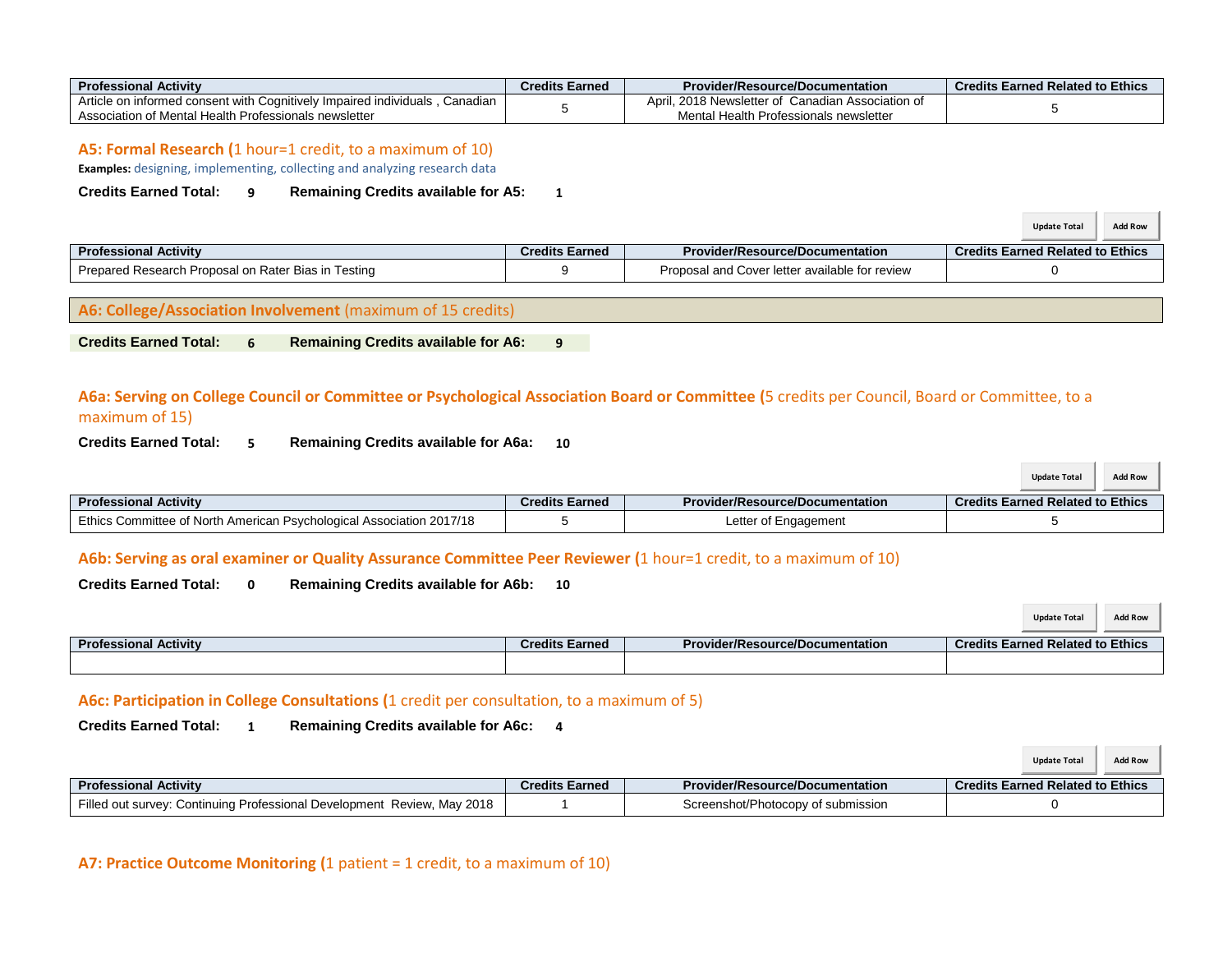#### **Examples:** assessing individual or group client outcomes using questionnaires or other formal outcome measures

### **Credits Earned Total: 5 Remaining Credits available for A7: 5**

|                                                                                                                                                       |                |                                        | <b>Add Row</b><br><b>Update Total</b>   |
|-------------------------------------------------------------------------------------------------------------------------------------------------------|----------------|----------------------------------------|-----------------------------------------|
| <b>Professional Activity</b>                                                                                                                          | Credits Earned | <b>Provider/Resource/Documentation</b> | <b>Credits Earned Related to Ethics</b> |
| Administered and Analyzed before and after measures for clients (O.Y.,<br>M.H., G.N., B.G., H.R.), reflected on common/different practices with files |                | Files available                        |                                         |

### **A8: General Attendance at Conferences and Conventions (**½ day = 1 credit, to a maximum of 5)

**Examples:** reflects attendance at conferences in which there is live interaction with other participants may be counted in addition to those credits associated with the educational content acquired at events reported in B1 and B2, below

#### **Credits Earned Total: 8 Remaining Credits available for A8: 0**

|                                                  |                       |                                                                            | Add Row<br><b>Update Total</b>          |
|--------------------------------------------------|-----------------------|----------------------------------------------------------------------------|-----------------------------------------|
| <b>Professional Activity</b>                     | <b>Credits Earned</b> | <b>Provider/Resource/Documentation</b>                                     | <b>Credits Earned Related to Ethics</b> |
| Barbara Wand Symposium December 2017             |                       | As I was a member of a group watching, no formal<br>confirmation available |                                         |
| NAPA Conference September 2017 (March 3-5, 2018) |                       | Receipt and brochure                                                       |                                         |

## **SECTION B: CONTINUING EDUCATION ACTIVITIES (Minimum 10 Credits/ Maximum 40 Credits)**

## **B1: Approved Continuing Education where Formal CE Credits are Provided (**1 hour = 1 credit, to a maximum of 20)

**Examples:** professionally relevant workshops, seminars, sessions • may be undertaken in person or via technology • any structured CE program relevant to the practice of psychology would be acceptable

**NOTE**: CPO does not pre-approve or endorse any specific CE programs; generally, appropriate CE activities will have a structured agenda, learning objectives, attendance (either on-site or online) and a specified number of hours. Members are expected to use their own judgment in determining the appropriateness of specific CE crediting organizations

### **Credits Earned Total: 12 Remaining Credits available for B1: 8**

|                                                                                                |                       |                                        | <b>Add Row</b><br><b>Update Total</b>   |
|------------------------------------------------------------------------------------------------|-----------------------|----------------------------------------|-----------------------------------------|
| <b>Professional Activity</b>                                                                   | <b>Credits Earned</b> | <b>Provider/Resource/Documentation</b> | <b>Credits Earned Related to Ethics</b> |
| NAPA September 2017: Workshop-The Ethical Practitioner                                         |                       | <b>CE</b> Confirmation                 |                                         |
| NAPA September 2017: Workshop- Emerging Practices in Counselling                               |                       | <b>CE</b> Confirmation                 |                                         |
| NAPA September 2017: Seminar- What Counts as Evidence in Evidence<br><b>Based Counselling?</b> |                       | <b>CE</b> Confirmation                 |                                         |
| NAPA September 2017: Seminar- Giving Feedback to Separated Parents                             |                       | <b>CE Confirmation</b>                 |                                         |

## **B2: Programs/Courses/Workshops where Formal CE Credits are not Provided (**1 hour = 1 credit, to a maximum of 20)

**Examples:** professionally relevant programs/workshops, courses offered at an educational institution or professional or scientific meeting relevant to psychology • may be undertaken in person or via technology

**NOTE**: May also include programs/courses/workshops where formal CE credits are provided if these credits have not been claimed under B1 due to the category B1 maximum

**1 Remaining Credits available for B2: 19 Credits Earned Total:**